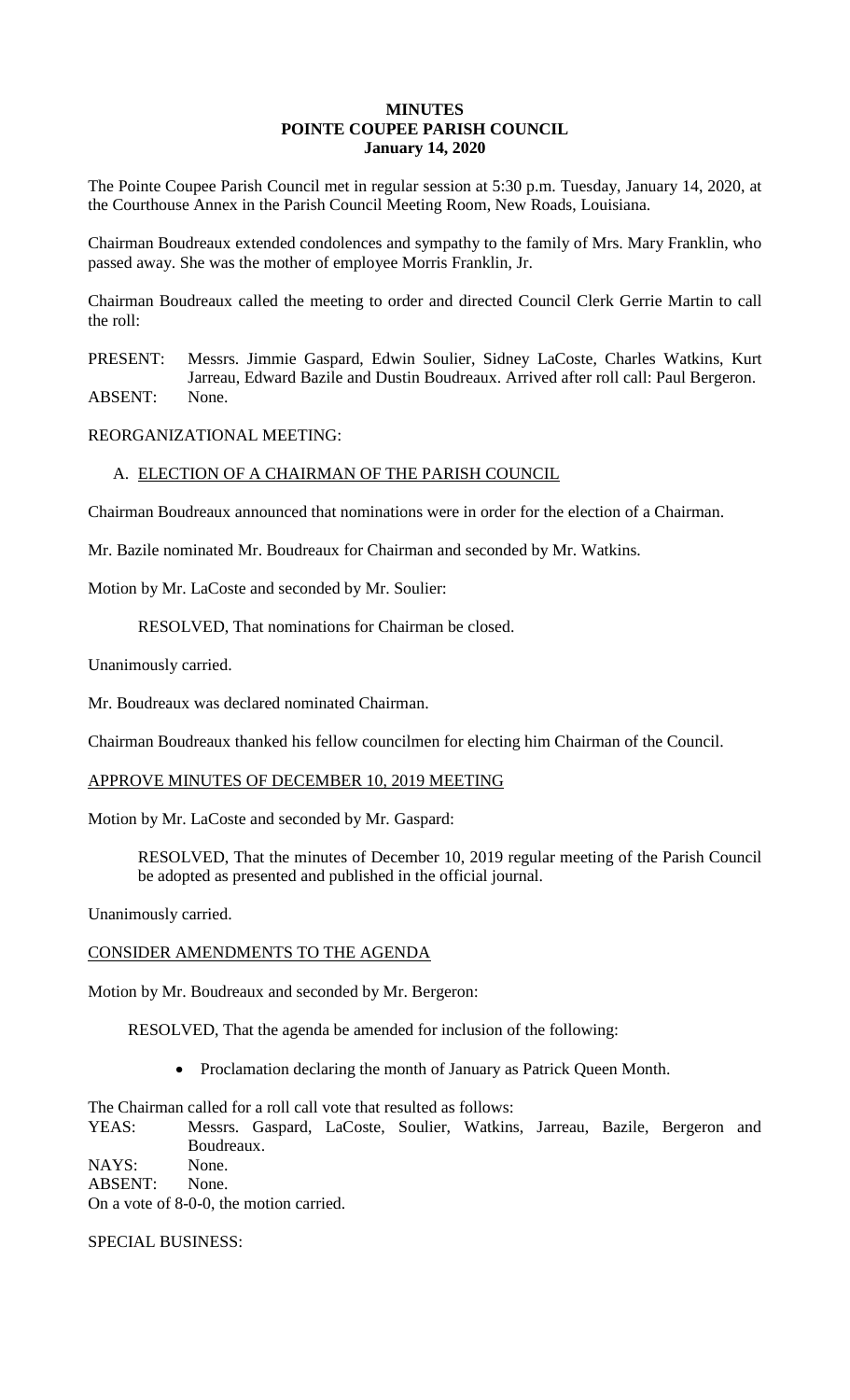### PROCLAMATION DECLARING JANUARY 26 – FEBRUARY 1, 2020 AS CATHOLIC SCHOOLS WEEK

Motion by Mr. LaCoste and seconded by Mr. Soulier:

### **PROCLAMATION Catholic Schools Week 2020**

WHEREAS, Catholic schools across the nation are celebrating Catholic Schools Week from Sunday, January 26 through Saturday, February 1, 2020; and

WHEREAS, Catholic schools in the Diocese of Baton Rouge evangelize hearts, educate minds, encourage talent and embrace the future; and

WHEREAS, Catholic schools recognize the role of parents as the primary educators of their children, successfully involve parents and communities in support of schools, and encourage local creativity and excellence in education; and

WHEREAS, by providing quality education for thousands of students each year, Catholic schools have helped relieve the financial burden placed on the public school system of Louisiana; and

WHEREAS, the Catholic schools of Louisiana, and indeed of the entire nation, have traditionally provided outstanding education to those attending them, thus contributing to the welfare of the community; and

WHEREAS, Catholic schools have trained many of the fine leaders of the Catholic Church, the state and the nation; and

WHEREAS, many of the city and parish citizens have experienced and enjoyed the quality of education provided by Catholic schools; and

WHEREAS, Catholic schools encourage the understanding that character is not measured by wealth or prominence but by integrity, compassion and concern for others; and

WHEREAS, Catholic schools are committed to reaching out to all children regardless of heritage, religion, race or economic status and, indeed, have made this commitment part of their mission; and

WHEREAS, both the Catholic community and all citizens of the city, parish, and nation can share in the success that the Catholic System of Schools has achieved in the many years of its existence, while remaining confident in its lasting endurance.

NOW, THEREFORE, I, DUSTIN BOUDREAUX, Chairman of the Pointe Coupee Parish Council, by virtue of the authority vested in me by the Parish of Pointe Coupee and the State of Louisiana, do hereby proclaim January 26 – February 1, 2020 as **CATHOLIC SCHOOLS WEEK** in Pointe Coupee Parish and urge all citizens to join us in recognizing the Catholic schools in our community.

Unanimously carried.

# PROCLAMATION DECLARING JANUARY AS PATRICK QUEEEN MONTH

Motion by Mr. Bazile and seconded by Mr. Watkins:

# **PROCLAMATION JANUARY AS PATRICK QUEEN MONTH**

WHEREAS, Pointe Coupee Parish President Major Thibaut, and the Pointe Coupee Parish Council wish to commend and congratulate the Louisiana State University football team,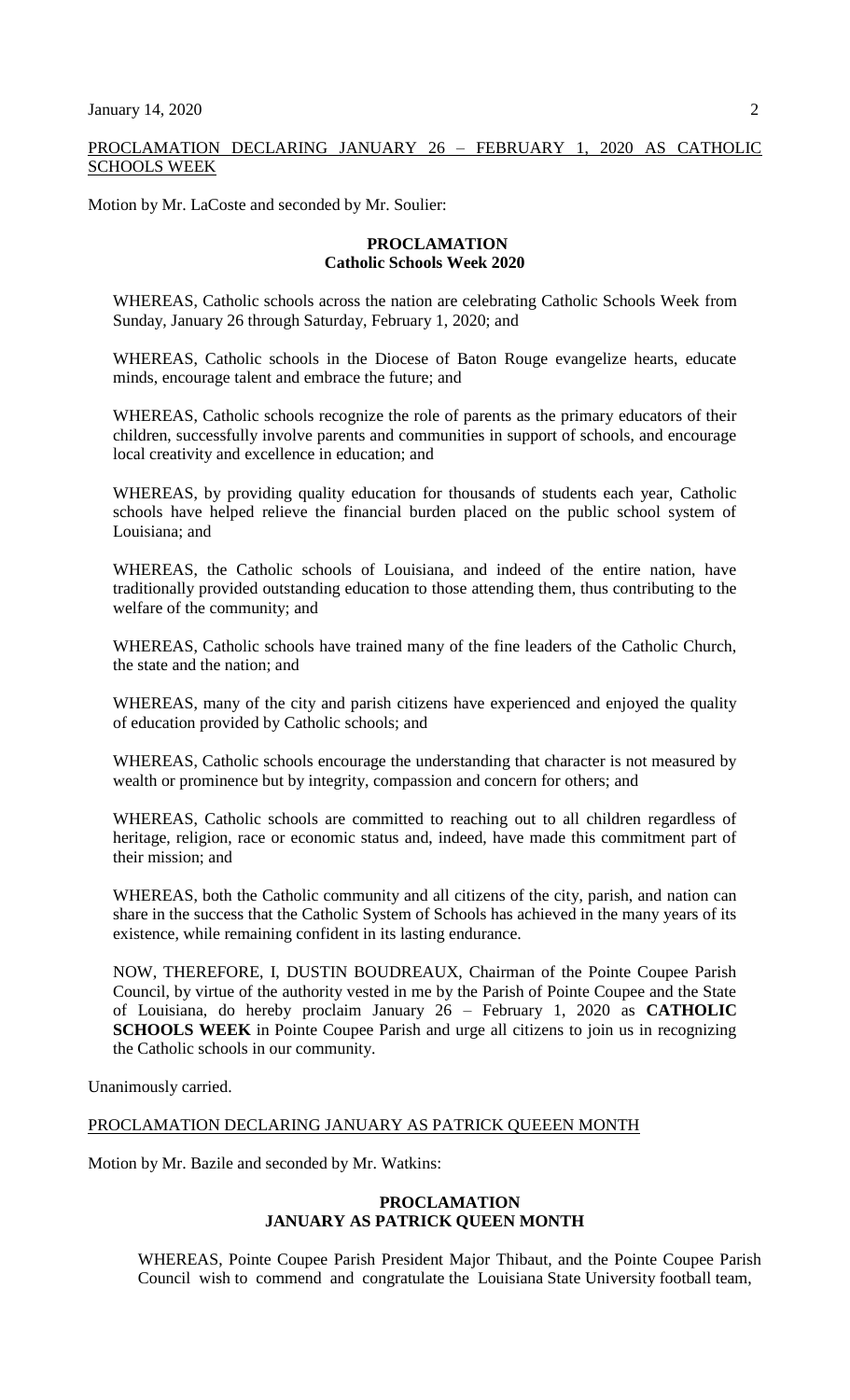Coach Ed Orgeron, and Pointe Coupee native, and Livonia High School graduate, Patrick Queen, upon winning the 2020 College Football Playoff (CFP) National Championship; and

WHEREAS, on Monday, January 13, 2020, the hearts and minds of Pointe Coupee residents were in New Orleans, Louisiana, where the conclusion of a fantastic season was being played out and college football fans all over the country witnessed the LSU Fighting Tigers capture the 2020 CFP National Championship, bringing great pride to the state of Louisiana and Pointe Coupee Parish; and

WHEREAS, Patrick Queen, who wears the number 8 for the purple and gold Tigers, is a native of Ventress, Louisiana and graduated from Livonia High School in Pointe Coupee Parish. During his time at Livonia, Patrick played for the Wildcats as both a linebacker and running back. As a senior, he amassed 1,487 yards rushing, 19 touchdowns, and 66 tackles; and

WHEREAS, after graduation from Livonia High School, Patrick Queen continued his football career at Louisiana State University. During his 2019 Junior year, Patrick Queen finished the regular season with 69 tackles, two and one half sacks, three pass deflections, an interception, and fumble recovery; and

WHEREAS, Pointe Coupee Native Patrick Queen, then continued on to the CFP National Championship and finished this phenomenal night of defensive play with eight tackles, two and one half tackles which resulted in a loss, and was subsequently named the 2020 CFP National Championship Defensive Player of the Game; and

WHEREAS, this incredible victory and storybook season of 15-0, is now an indelible part of an extraordinary era in the history of LSU football and has created a memory that will forever be cherished by LSU fans for generations to come; and

WHEREAS, it is appropriate to recognize and express the honor, and immense pride felt for Patrick Queen and the LSU Tigers Football team.

NOW, THEREFORE, Parish President Major Thibaut and the Pointe Coupee Parish Council do recognize the magnificent performance of the LSU Fighting Tigers and Pointe Coupee Parish native Patrick Queen during the 2019 season, culminating in being named the undisputed national champions, and hereby commends and congratulates Patrick Queen on being named the CFP National Championship Defensive Player of the Game and hereby proclaim the month of **January 2020,** as **PATRICK QUEEN MONTH** in Pointe Coupee Parish.

Unanimously carried.

# PARISH PRESIDENT'S REPORT

Parish President Thibaut gave updates on the finances including the proposed projects to perform the necessary improvements to buildings owned by the parish; retirement of the two court reporters and employment of one new court reporter; upcoming advertisement for the positions of an animal control officer, a full-time and part-time heavy equipment operator; receiving bids to replace the roof and HVAC system at the Detention Center; paid in full the bonds for the Multi-Use Center; Workers' Compensation Insurance with LUBA that resulted in a \$13,000 annual savings to the parish; mosquito abatment, gas and solid waste budgets are on target; and fencing project at PC Rec that is being funded by a grant, friends of the park and the parish.

#### PUBLIC COMMENTS ON AGENDA ITEMS

There were no public comments.

PUBLIC HEARING ON AN INTRODUCED PROPOSED ORDINANCE TO AMEND AND REENACT CHAPTER 17, ARTICLE I AND ARTICLE II OF THE POINTE COUPEE PARISH CODE OF ORDINANCES TO CREATE THE POINTE COUPEE PARISH PLANNING AND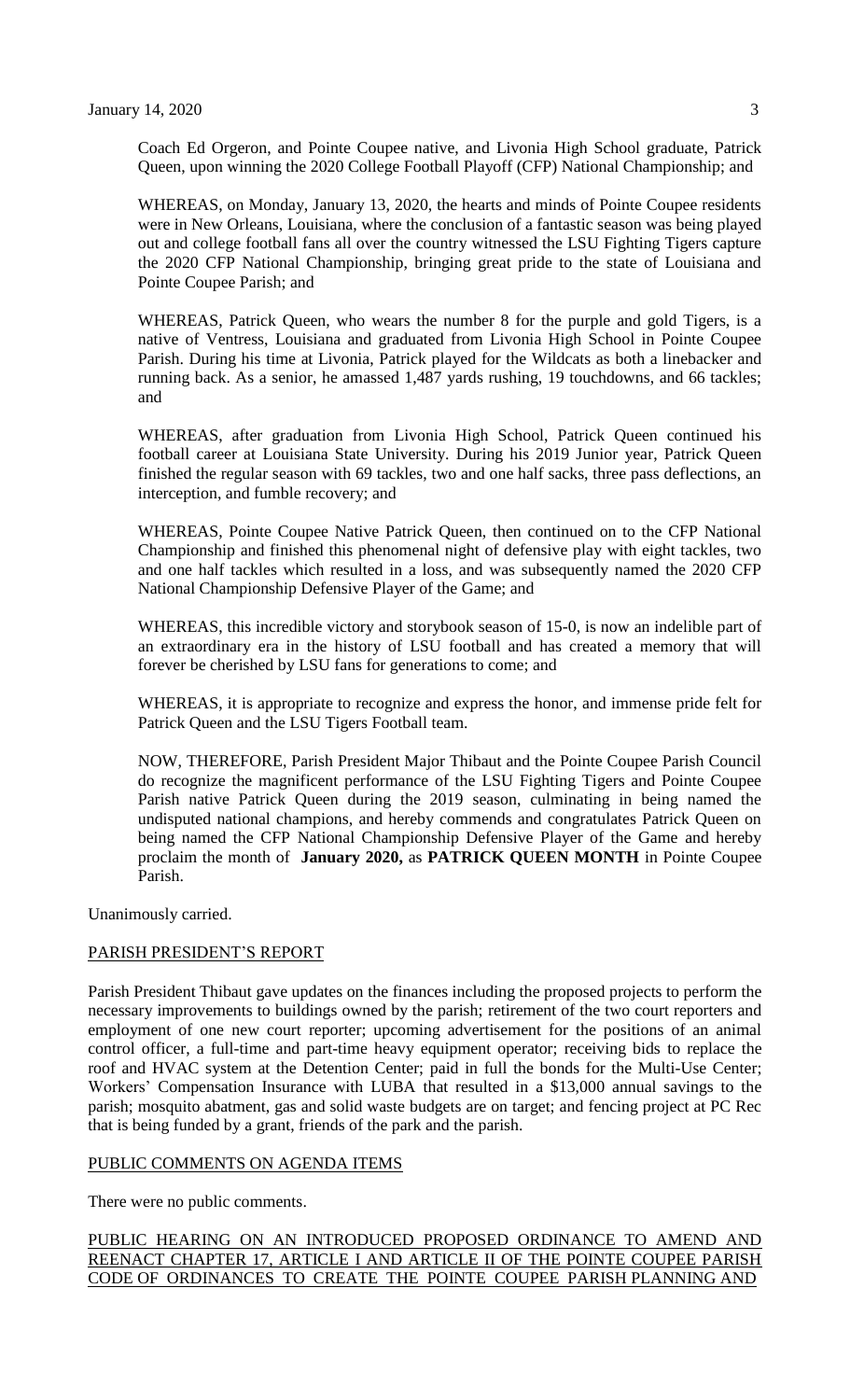# ZONING COMMISSION, AND TO PROVIDE FOR RELATED MATTERS, AND THEREAFTER, DISCUSSION & CONSIDERATION OF THE ADOPTION

A hearing to obtain public input to a proposed ordinance to amend and reenact Chapter 17, Article I and Article II of the Pointe Coupee Parish Code of Ordinances to create the Pointe Coupee Parish Planning and Zoning Commission, and to provide for related matters was conducted at 5:52 p.m. on Tuesday, January 14, 2020 at the Parish Council Meeting Room, Courthouse Annex, 160 East Main Street, New Roads, Louisiana.

There were no objections received orally or written to the ordinance.

Motion by Mr. LaCoste and seconded by Mr. Soulier:

RESOLVED, That a proposed ordinance to amend and reenact Chapter 17, Article I and Article II of the Pointe Coupee Parish Code of Ordinances to create the Pointe Coupee Parish Planning and Zoning Commission, and to provide for related matters be adopted by the Pointe Coupee Parish Council.

The Chairman called for a roll call vote that resulted as follows:

YEAS: Messrs. Bergeron, Bazile, Jarreau, Watkins, Soulier, LaCoste, Gaspard and Boudreaux.

NAYS: None.

ABSENT: None.

On a vote of 8-0-0, the motion carried.

# PUBLIC HEARING ON AN INTRODUCED PROPOSED ORDINANCE TO MAKE CHANGES TO THE POINTE COUPEE PARISH CODE OF ORDINANCES, CHAPTERS 1 THROUGH 9, TO ACCOUNT FOR THE IMPLEMENTATION OF THE POINTE COUPEE PARISH CHARTER, AND FURTHER PROVIDING WITH RESPECT THERETO, AND THEREAFTER, DISCUSSION & CONSIDERATION OF THE ADOPTION

A hearing to obtain public input to a proposed ordinance to make changes to the Pointe Coupee Parish Code of Ordinances, Chapters 1 through 9, to account for the implementation of the Pointe Coupee Parish Charter, and further providing with respect thereto was conducted at 5:53 p.m. on Tuesday, January 14, 2020 at the Parish Council Meeting Room, Courthouse Annex, 160 East Main Street, New Roads, Louisiana.

There were no objections received orally or written to the ordinance.

Motion by Mr. Soulier and seconded by Mr. LaCoste:

RESOLVED, That a proposed ordinance to make changes to the Pointe Coupee Parish Code of Ordinances, Chapters 1 through 9, to account for the implementation of the Pointe Coupee Parish Charter, and further providing with respect thereto be adopted by the Pointe Coupee Parish Council.

The Chairman called for a roll call vote that resulted as follows:

YEAS: Messrs. Gaspard, LaCoste, Soulier, Watkins, Jarreau, Bazile, Bergeron and Boudreaux.

NAYS: None.

ABSENT: None.

On a vote of 8-0-0, the motion carried.

RECOMMENDATION(S) FROM PLANNING COMMISSION:

# APPROVAL OF PLAT SHOWING THE SUBDIVISION OF LOT 9-A INTO LOT 9-A-1 AND LOT 9-A-2 LOCATED IN GRAND BAY ACRES SUBDIVISION AT JARREAU IN SECTION 94, T5S & R11E FOR GARY HOLLIER

Mr. Ashley Pourciau, a resident of Grand Bay Subdivision, voiced concerns and objections about the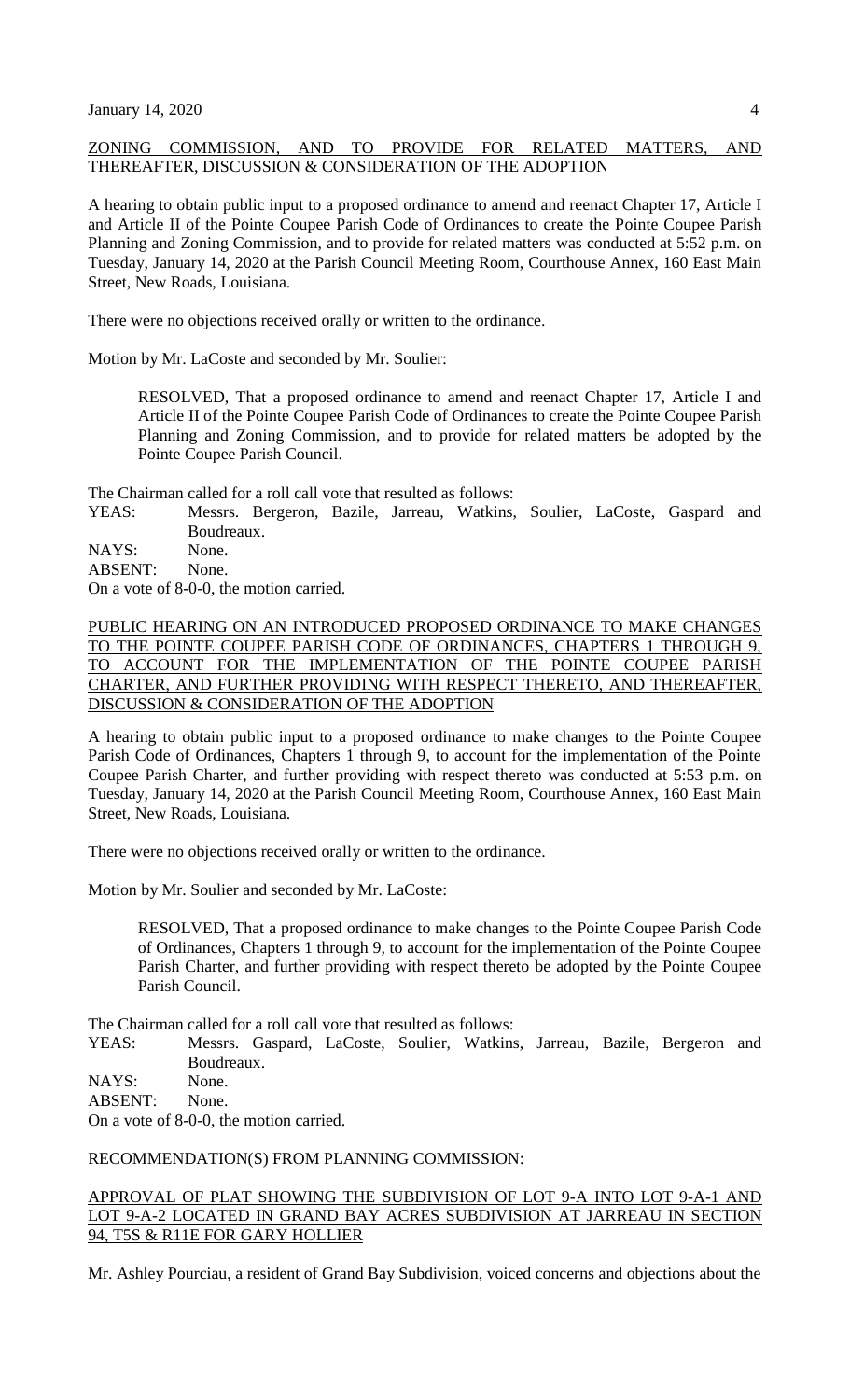**January 14, 2020** 5

subdividing of Lot 9-A into two lots.

Chairman Boudreaux commented on review of the rules and regulations for Grand Bay Subdivision in regards to subdividing lots in the subdivision. After further discussion, the following resolution was offered:

Motion by Mr. Watkins and seconded by Mr. Jarreau:

RESOLVED, That upon the recommendations of the Planning Commission and Parish Sanitarian Carl Whittington, a plat showing the subdivision of Lot 9-A into Lot 9-A-1 and Lot 9-A-2 located in Grand Bay Acres Subdivision at Jarreau in Section 94, T5S & R11 for Gary Hollier be approved.

The Chairman called for a roll call vote that resulted as follows:

YEAS: Messrs. Bazile, Jarreau, Watkins, Soulier, LaCoste and Gaspard. NAYS: Messrs. Bergeron and Boudreaux. ABSENT: None. On a vote of 6-2-0, the motion carried.

### APPOINTMENTS/REAPPOINTMENTS OF MEMBERS TO BOARDS, COMMITTEES & **COMMISSIONS**

Motion by Mr. Soulier and seconded by Mr. LaCoste:

RESOLVED, That Mrs. Shirley Best, Messrs. Robert Allen and Duncan Massicot be reappointed and Messrs. Allen Monk and Tamarcus Polk be appointed members of the Board of Commissioners for Pointe Coupee Parish Fire Protection District No. 1.

The Chairman called for a roll call vote that resulted as follows:

YEAS: Messrs. Bergeron, Bazile, Jarreau, Watkins, Soulier, LaCoste and Boudreaux. NAYS: Mr. Gaspard. ABSENT: None. On a vote of 7-1-0, the motion carried.

Motion by Mr. LaCoste and seconded by Mr. Soulier:

RESOLVED, That Messrs. Lyndon Leonards and Mark Ramagos be reappointed members of the Board of Commissioners for Pointe Coupee Parish Fire Protection District No. 2.

Unanimously carried.

Motion by Mr. Gaspard and seconded by Mr. LaCoste:

RESOLVED, That the late submission of a letter from Frank Bonds to be reappointed to the Board of Commissioners for Pointe Coupee Parish Fire Protection District No. 3 be accepted.

The Chairman called for a roll call vote that resulted as follows:

- YEAS: Messrs. Gaspard, LaCoste, Watkins, Jarreau and Bazile.
- NAYS: Messrs. Soulier, Bergeron and Boudreaux.

ABSENT: None.

On a vote of 5-3-0, the motion carried.

Motion by Mr. LaCoste and seconded by Mr. Bergeron:

RESOLVED, That Mrs. Melba Aguillard, Messrs. Jeffrey Hanks and Steve Stelly be reappointed and Messrs. Huey Cash and Timothy Pourciau be appointed members of the Board of Commissioners for Pointe Coupee Parish Fire Protection District No. 3.

The Chairman called for a roll call vote that resulted as follows:

YEAS: Messrs. Bergeron, Bazile, Jarreau, Watkins, Soulier, LaCoste, Gaspard and Boudreaux.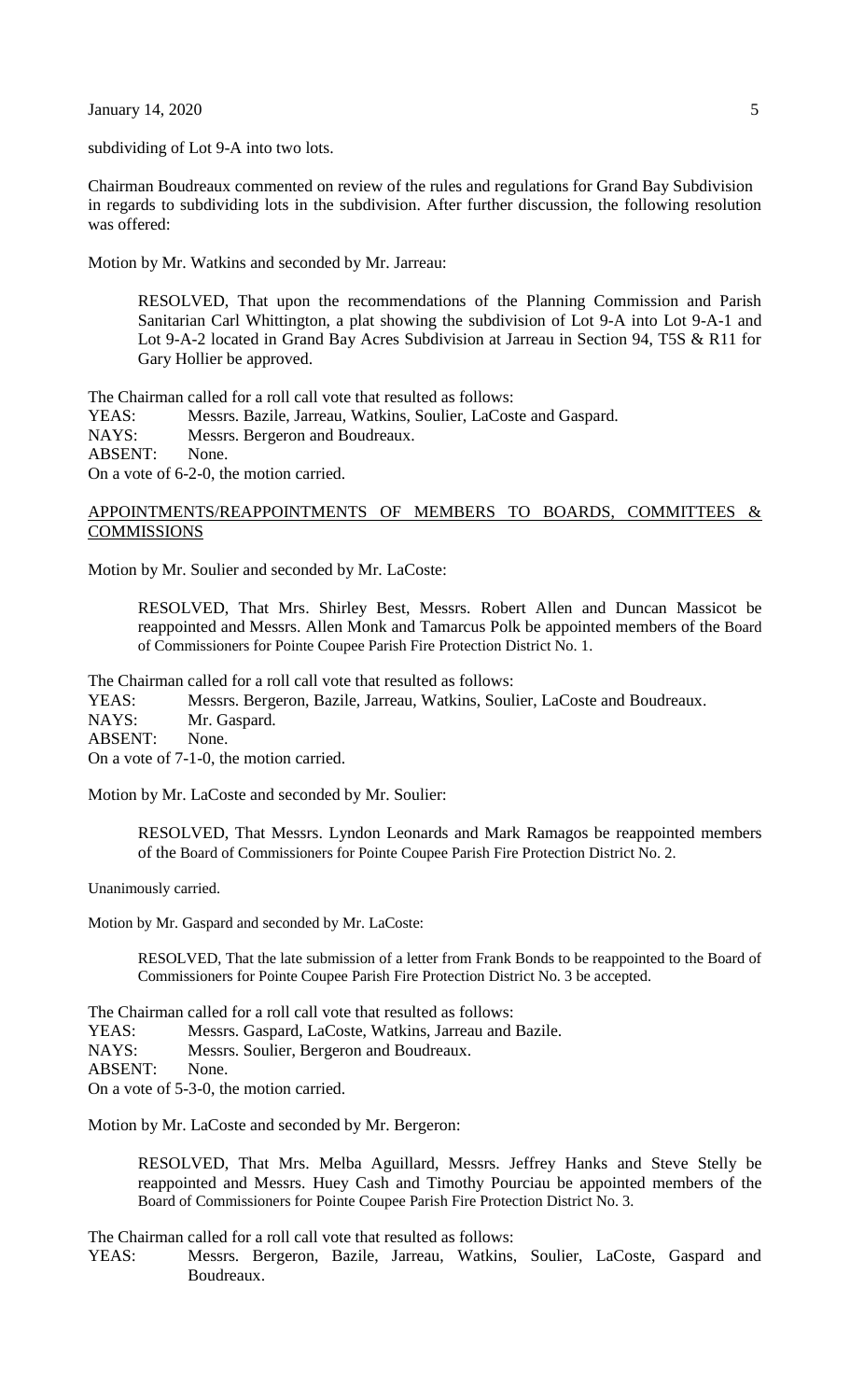January 14, 2020 6

NAYS: None. ABSENT: None. On a vote of 8-0-0, the motion carried.

Motion by Mr. Jarreau and seconded by Mr. Watkins:

RESOLVED, That Messrs. Donald Chenevert and Fred Gueho be reappointed members of the Board of Commissioners for Pointe Coupee Parish Fire Protection District No. 4.

Unanimously carried.

Motion by Mr. Bazile and seconded by Mr. Watkins:

RESOLVED, That Messrs. Ty Chaney (Seat A) and Harold Terrance (Seat B) be appointed members of the Board of Commissioners for Pointe Coupee Parish Fire Protection District No. 5.

The Chairman called for a roll call vote that resulted as follows:

YEAS: Messrs. Gaspard, LaCoste, Soulier, Watkins, Jarreau, Bazile and Boudreaux. NAYS: Mr. Bergeron. ABSENT: None. On a vote of 7-1-0, the motion carried.

Motion by Mr. LaCoste and seconded by Mr. Jarreau:

RESOLVED, That Messrs. Frank Foti, Maurice Picard, William Vercher be reappointed and Mr. Dustin Boudreaux be appointed members of the Board of Commissioners for Pointe Coupee Health Services District No. 1 for a six-year term.

Unanimously carried.

Motion by Mr. LaCoste and seconded by Mr. Gaspard:

RESOLVED, That the late submission of a letter from Kate Roy to be appointed a member of the Pointe Coupee Parish Library Board of Control be accepted.

The Chairman called for a roll call vote that resulted as follows:

YEAS: Messrs. Jarreau, Watkins, LaCoste, Gaspard and Boudreaux.

NAYS: Messrs. Bergeron, Bazile and Soulier.

ABSENT: None.

On a vote of 5-3-0, the motion carried.

Motion by Mr. LaCoste and seconded by Mr. Bergeron:

RESOLVED, That Mmes Philomena Fontenot (Position C), Grace Hebert (Position F) be reappointed and Mrs. Kate Guillory (Position A) be appointed members of the Pointe Coupee Parish Library Board of Control for a five-year term.

The Chairman called for a roll call vote that resulted as follows:

YEAS: Messrs. Gaspard, LaCoste, Watkins, Jarreau, Bazile, Bergeron and Boudreaux.

NAYS: Mr. Soulier.

ABSENT: None.

On a vote of 7-1-0, the motion carried.

Motion by Mr. Soulier and seconded by Mr. Gaspard:

RESOLVED, That Mmes Georgia Battley, Yvonne Chenevert and Grace Hebert be reappointed and Mrs. Margo Olinde be appointed members of the Pointe Coupee Parish Museum Committee.

Unanimously carried.

Motion by Mr. LaCoste and seconded by Mr. Bazile: